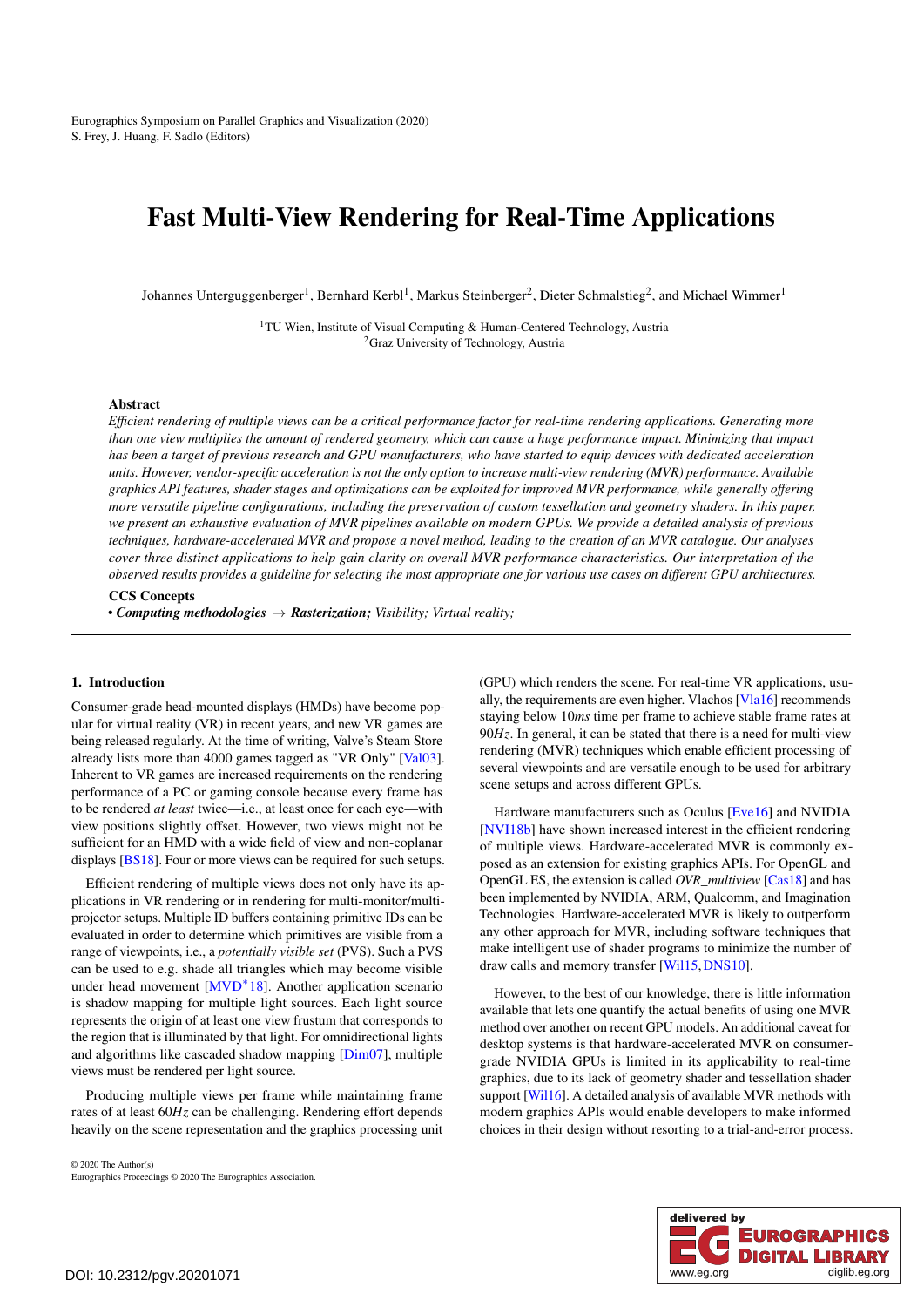<span id="page-1-1"></span>To gain clarity about the performance of hardware-accelerated MVR and software-based methods for GPUs, we provide an exhaustive evaluation of various techniques for rendering with multiple viewpoints in different scenes on a range of recent GPU models, for three distinct MVR applications. Specifically, we evaluate relevant MVR methods in the context of ID buffer generation for PVS, lightfield G-buffer rendering and shadow mapping. For our performance tests, we implement and test more than 50 different rasterization pipeline configurations, including the techniques of Sorbier et al. [\[DNS10\]](#page-10-9), Wilson [\[Wil15\]](#page-10-8), Vlachos [\[Vla15\]](#page-10-11), different variants of hardware-accelerated MVR pipelines, and altogether new variants. To facilitate the identification and imparting of individual methods, we introduce a formalized syntax to describe custom MVR pipelines. In summary, our contributions include the following:

- We introduce a symbol-based description language to declare specific pipeline configurations for MVR in a concise manner.
- We examine the emergent performance characteristics of available hardware-accelerated MVR and compare them to other pipeline variants, including previously published techniques.
- We analyze and interpret performance trends for the most relevant MVR pipeline variants across different GPUs and scenes. In comparison to previous work, we also consider much larger configurations with up to 32 simultaneously rendered views.
- We describe two optimized, geometry shader-based MVR variants and identify applications where they can be used as viable alternatives to hardware-accelerated MVR. In contrast to the latter, these general variants preserve full support for custom tessellation and geometry shader routines on consumer-grade devices.

In the following, we summarize related work and previous efforts to achieve efficient MVR in hardware and software (Section [2\)](#page-1-0). In Section [3,](#page-2-0) we introduce our symbol-based parameter syntax for describing different pipeline variants that are suitable for MVR. Our setup and full evaluation, along with obtained results, are described in Section [4.](#page-3-0) We analyze emergent performance trends and give interpretations, as well as additional important insights in Section [5.](#page-8-0) Finally, we provide a summary and outlook in Section [6.](#page-9-0)

## <span id="page-1-0"></span>2. Related Work

A considerable body of previous work has addressed the problem of multi-view rendering in computer graphics. As long as view positions only change in terms of rotation, textured impostor rectangles can be used as stand-ins for actually transformed scene geometry [\[SS96\]](#page-10-12). Halle et al. present an alternative scene representation and rendering algorithm that enable significant speedup of viewdependent computations by enforcing restrictions w.r.t. the discrepancies between views [\[Hal98\]](#page-10-13). Specifically, all camera positions must lie on a single translational axis along which views can be sampled. Sitthi-Armon et al. [\[SaLY](#page-10-14)<sup>\*08]</sup> describe how to make use of reprojection to avoid shading computations for slightly differing views by using cached results from previous frames. A particular application of *decoupled sampling* is the smooth generation of visibility for multiple new views, yielding superior results to caching approaches [\[RKLC](#page-10-15)<sup>∗</sup> 11].

Beyond straightforward implementations, there are several aspects of image synthesis with MVR that bear potential for optimization. Adelson et al. [\[ABC](#page-10-16)<sup>∗</sup> 91] provide a detailed analysis on this

topic in the context of stereoscopic projections. The authors propose several methods to avoid duplicate attribute computations, efficiently cull geometry that is invisible to both eyes and resolve visibility by combining Z-buffers with BSP trees for depth testing. Based on these ideas, several methods and mechanisms for modern graphics APIs have been proposed to improve the performance of MVR over simple multi-pass rendering. Marbach [\[Mar09\]](#page-10-17), as well as Beck et al. [\[BSF10\]](#page-10-18), provide basic evaluations on the benefits of geometry shaders and layered rendering for MVR, with mixed results. The techniques of Marbach [\[Mar09\]](#page-10-17) and Sorbier et al. [\[DNS10\]](#page-10-9) have in common that they aim to reduce driver overhead and increase GPU utilization by supplying all active views with a single draw call: rendered geometry is amplified in a geometry shader loop. Each view's pixel values are written to a separate layer of an array texture [\[Mar09\]](#page-10-17) or to an exclusive region in a single texture, where the single texture contains all views to be rendered [\[DNS10\]](#page-10-9). An aspect of the technique by Sorbier et al. is that culling and clipping cannot be performed implicitly by the rasterizer, which the authors address by discarding all "out of bounds" writes in the fragment shader.

A more recent approach by Wilson [\[Wil15\]](#page-10-8) also relies on the single-texture approach, but uses instanced rendering to achieve geometry amplification. Furthermore, they define custom clip planes in the vertex shader to avoid out of bounds writes, thus saving on potentially expensive fragment discards. To achieve efficient MVR with point type primitives, Marrs et al. [\[MWH18\]](#page-10-19) avoid the rendering pipeline altogether and use compute shaders instead. Unfortunately, previous work on software GPU rasterizers has shown that similar performance gains cannot be expected for triangle meshes [\[KKSS18\]](#page-10-20).

Hasselgren et al. [\[HAM06\]](#page-10-21) have conceived and simulated their prototype of a complete VR-oriented architecture that aims to maximize exploitation of coherence between views. Starting with the Pascal microarchitecture, NVIDIA has added built-in hardware support for MVR that is exposed in VRWorks [\[NVI18b\]](#page-10-6) and OpenGL by the Oculus Virtual Reality (OVR) multi-view extension [\[Cas18\]](#page-10-7). Driven by the need for fast stereoscopic projection in VR, the *Single Pass Stereo* functionality optimizes rendering to two separate viewpoints. With the Turing microarchitecture, NVIDIA has further expanded on this feature set by adding support for accelerated rendering of up to four separate viewpoints [\[NVI18a\]](#page-10-22).

Recently, streaming rendering techniques for VR have been pro-posed [\[MVD](#page-10-2)<sup>\*</sup>18, HSS19b]. Inspired by early work on optimizing VR application pioneered by Regan et al. [\[RP94\]](#page-10-24), these approaches require the computation of a potentially visible set (PVS) of geometry to be shaded on a server and then streamed for framerate upsampling to a client, e.g., a head-mounted display. For PVS computations, these approaches render four to eight frames along the predicted head movement, leading to a typical MVR problem: generating multiple primitive ID buffers quickly. As an alternative to sampled visibility, Hladky et.al [\[HSS19a\]](#page-10-25) proposed a conservative single pass PVS computation. While this avoids MVR, it requires up to a hundred ms for typical scenes, raising the question of whether efficient MVR rendering may not be a better solution to the problem.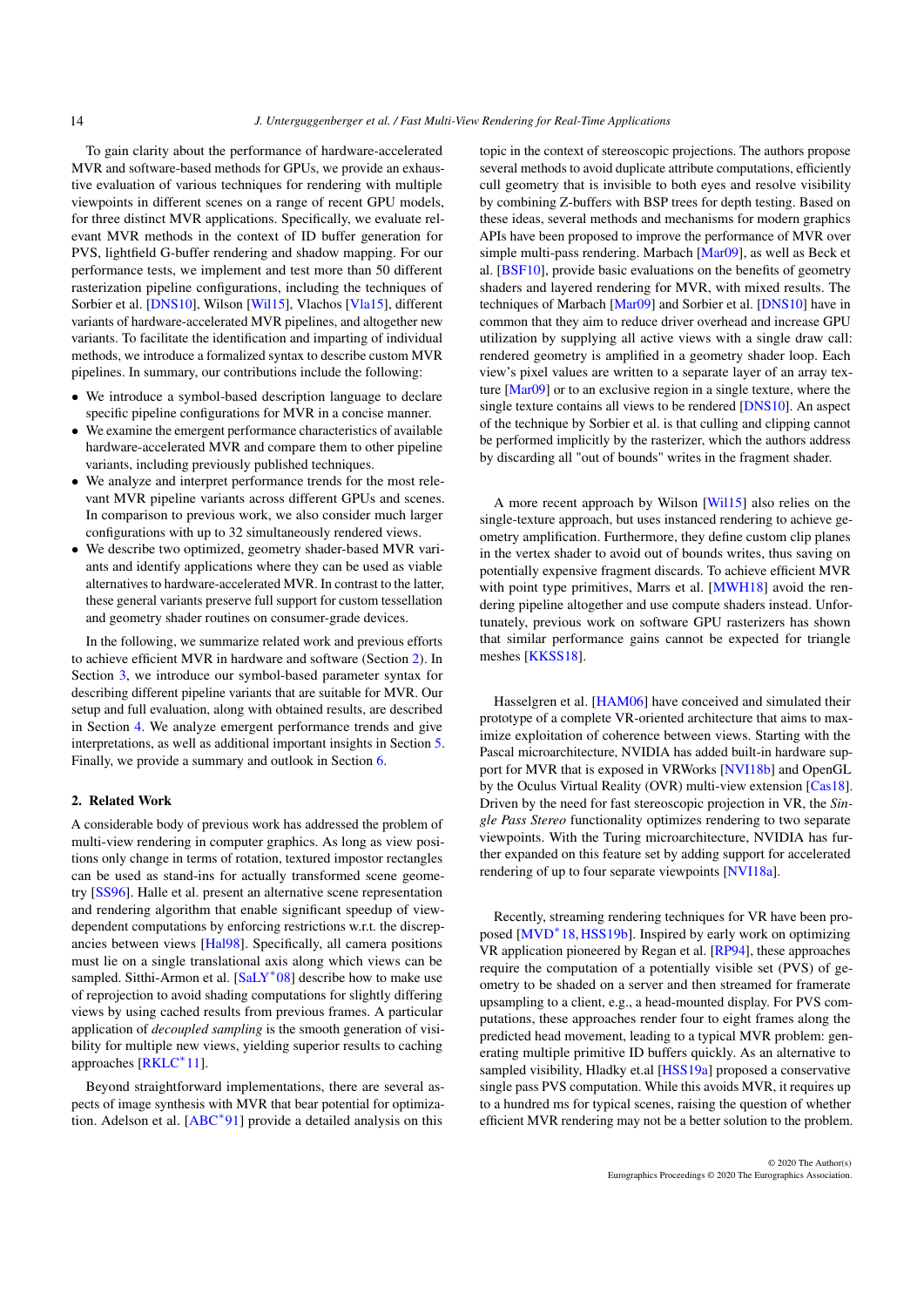# <span id="page-2-2"></span><span id="page-2-0"></span>3. Classification

In order to exhaustively analyze the properties of different MVR techniques and discuss their mechanics, we first establish a method classification catalogue that enables us to capture all relevant properties with a compact, intuitive representation. To this end, we introduce a formal notation to represent an arbitrary MVR technique that processes *N* different views as a pipeline function  $\mathcal{P}(\ldots)$  whose parameters define its implementation specifics. We propose a parameter set that is based on the variety of pipelines presented in previous work, as well as additional attributes that we found to facilitate their classification in practice during our experiments. In our current model, we consider four essential properties:

- Pipeline invocation count The number of times the pipeline must be run from start to finish in order to process all *N* views.
- Geometry amplification The mechanism used for producing sufficient copies of the input geometry to provide each view.
- Custom culling Required or supplemental steps included in the pipeline to perform culling and/or clipping of triangle primitives.

Framebuffer Layout The layout and configuration for the framebuffer object that the fragment shader writes its output to.

In the following, we elaborate on the significance of each individual parameter and its effects on technique configuration. In addition, we provide illustrations of selected pipeline examples.

| <b>List of Symbols</b> |                                             |
|------------------------|---------------------------------------------|
|                        | <b>Geometry Amplification</b>               |
| $\rightarrow$          | Direct forwarding                           |
| 目                      | Amplification by instanced rendering        |
| ⊦œ                     | Amplification by geometry shader loop       |
| 一日                     | Amplification by geometry shader instancing |
| 쮾                      | (Accelerated) OVR geometry amplification    |
|                        | <b>Framebuffer Layout</b>                   |
| $\square$ - $\square$  | Separate framebuffer objects                |
| B.                     | Single large, partitioned framebuffer       |
| Q,                     | Layered framebuffer                         |
| <b>m</b> m             | Multiple partitioned framebuffers           |
| o o                    | Multiple layered framebuffers               |
|                        | <b>Culling &amp; Clipping</b>               |
| CLIP <sub>VP</sub>     | Clipping with reduced viewport              |
| $CLIP_{  }$            | Clipping with clip planes                   |
| $CLIP_{FS}$            | Clipping in fragment shader                 |
| VFCGS                  | Frustum culling in geometry shader          |
| $BFC_{GS}$             | Backface culling in geometry shader         |
|                        |                                             |

## <span id="page-2-1"></span>3.1. Pipeline Invocation Count

When executing an MVR pipeline, it may be desired or necessary to run the entire pipeline multiple times. Let us consider the most straightforward method to achieve MVR, which is to invoke multiple draw calls that write the result for each of the *N* different views to a separate target texture. In this case, the graphics pipeline must run from start to end *N* times per scene entity to produce *N* views. Figure [1a](#page-3-1) illustrates this basic pipeline setup and the necessary steps for each invocation.

Running the full pipeline multiple times may also be required to circumvent hardware restrictions for specific techniques. For instance, the OVR extension enables efficient hardware acceleration on NVIDIA Turing models only when using four target views or fewer [\[NVI18a\]](#page-10-22). One way to evaluate hardware-accelerated MVR for a larger number of views is thus to split the *N* views into groups of four and invoke the entire pipeline multiple times. We indicate such an approach by setting the first parameter of a pipeline function to  $\left[\frac{N}{4}\right]$ . On the NVIDIA Pascal microarchitecture, only two views can be hardware-accelerated [\[NVI16\]](#page-10-26), therefore, e.g., a test with  $\lceil \frac{N}{2} \rceil$  invocations would be of particular interest in such a scenario.

#### 3.2. Geometry Amplification

The key requirement for achieving MVR is the amplification of the input geometry, cuing the rasterizer to render multiple instances of each primitive—once for each view. Modern graphics APIs offer various ways to achieve this amplification at different access points in the pipeline. The choice of access point affects the quantity and nature of work that the GPU must handle. The earlier amplification occurs, the more stages must process an amplified amount of data.

At its earliest, geometry amplification can be done at the very beginning of a rasterization pipeline, which effectively means invoking the pipeline multiple times, each time with a different viewpoint location. In this case, all geometry that enters the pipeline is simply forwarded. We indicate this behaviour by the  $\rightarrow$  symbol in the pipeline's geometry amplification parameter field. The simple pipelines in Figure [1](#page-3-1) both use this setting. In order to reduce the number of draw calls without losing any flexibility, API calls that perform *instanced rendering* (signified by  $\Xi$ ) can be used instead.

In the case of MVR, we are only interested in duplicating viewdependent computations. By moving the amplification to the end of the geometry stage, we can thus avoid redundant invocations of vertex shaders that, e.g., compute skeletal animation, which is uniform across all views in a given frame. In the geometry shader, output primitives can either be emitted in a loop  $(\forall x)$  or, if the number of duplicates is fixed, via geometry shader instancing  $(\overrightarrow{E})$ .

Finally, specific extensions for MVR have been added to rendering APIs. A powerful example is the OVR extension: on modern NVIDIA GPUs, it enables hardware-accelerated geometry amplification, which exploits re-usability of shading results across multiple views. On architectures that have no built-in support, the OVR functionality will usually fall back to a looping behaviour. We indicate this (flexible) type of geometry amplification with the  $\mathbb{R}^3$  symbol. The declared target application for this functionality is stereoscopic rendering for VR, where the majority of geometry computations and visibility tests are valid for both eyes [\[NVI18b\]](#page-10-6). Unfortunately, using the OVR extension also prohibits the use of any custom tessellation or geometry shaders on all consumer-grade GPUs [\[Wil16\]](#page-10-10).

Note that for all amplification methods, the number of copies generated is implicitly given by the number of times a pipeline is run. If it is called only once, geometry amplification must generate *N* copies. For  $\lceil \frac{N}{4} \rceil$ , each run must amplify the input geometry by a factor of up to  $\times$ 4. A pipeline that does not generate sufficient geometry for all *N* desired views is not valid in our definition.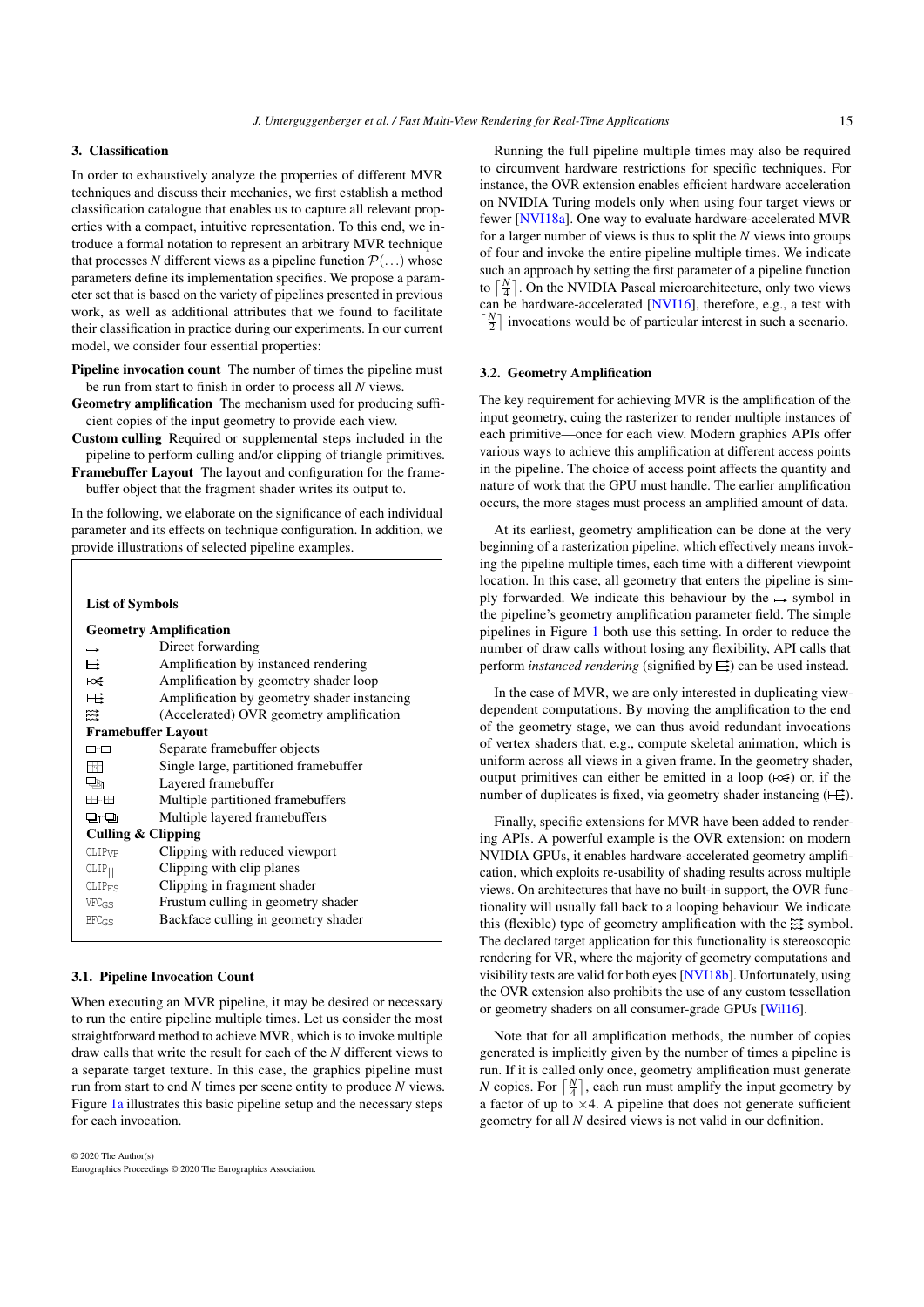<span id="page-3-3"></span><span id="page-3-1"></span>

Figure 1: *Examples of MVR configurations corresponding to our definition syntax. (a) A straightforward MVR pipeline uses N invocations to write each view into a different framebuffer. (b) A multi-pass variant with a single, partitioned framebuffer and varying viewports for clipping.*

# <span id="page-3-2"></span>3.3. Custom Culling and Clipping

Some MVR techniques require additional steps after geometry amplification and before storing each view's result into its target framebuffer. When using a partitioned framebuffer, i.e., a framebuffer which contains multiple views, we must ensure that triangles are adequately clipped against the current target region and do not protrude into regions that correspond to a different view. This can be achieved in several ways: For one, graphics APIs provide methods for reconfiguring the viewport against which culling and clipping are performed between draw calls. We indicate that this feature is being used by CLIP<sub>VP</sub>. Alternatively, we can avoid this additional API command and implied synchronization dependencies by defining custom clip planes ( $CLIP_{||}$ ) in the vertex shader instead [\[Wil15\]](#page-10-8). A third method exploits the discard instruction in the fragment shader ( $CLIP_{FS}$ ) to achieve correct clipping [\[DNS10\]](#page-10-9). In addition to purely functional clipping, we also consider the impacts of performing fine-grained view frustum culling and backface culling in the geometry shader to reduce its output, which we denote with the symbols  $VFC_{GS}$  and  $BFC_{GS}$ , respectively. If multiple methods are used in the same pipeline, they are concatenated by the | symbol.

# 3.4. Framebuffer Layout

There are several possible choices w.r.t. the layout for storing the collective results generated for all *N* processed views. In our cases, we consider all framebuffer objects to contain at least one depth buffer and an arbitrary number of colour targets. In the simplest case, *N* separate framebuffer objects and associated textures are allocated and each one is bound directly before rendering a particular view. We indicate this layout with the  $\Box$  symbol, which is also used to de-scribe the simple pipeline setup in Figure [1a.](#page-3-1) Note that this layout is extremely restrictive, as it implies that no API- or hardware-backed geometry amplification can be used, since framebuffer bindings cannot be changed while a graphics pipeline runs. Consequently, a common suggestion in previous work is to use a single large frame-

buffer object instead of multiple smaller ones, and specifying the target write window for each individual view [\[DNS10,](#page-10-9)[Wil15\]](#page-10-8). We use the  $\equiv$  symbol to represent such a pipeline configuration. Since pipeline configurations eventually contain multiple view-results in one single framebuffer, one of the clipping methods described in Chapter [3.3](#page-3-2) is indispensable for producing correct results. A third option for the framebuffer layout is to exploit layered rendering capabilities to write each view's content to a separate layer of an array texture [\[Mar09\]](#page-10-17). When an array texture is part of the framebuffer object, the rasterizer is executed in a special mode that allows setting the built-in layer ID that each primitive is assigned to. A layered framebuffer is indicated by the  $\Box$  symbol.

We have already noted in Chapter [3.1](#page-2-1) that there are cases where we would like to partition the rendering of *N* views into chunks of, e.g., four views each and, as a consequence, issue  $\lceil \frac{N}{4} \rceil$  draw calls per scene entity to produce the entirety of *N* view results. For such variants, we are using either multiple separate framebuffer objects of the principal  $\equiv$  type, or multiple separate framebuffer objects of the principal  $\Box$  type. To indicate a set of conjugate  $\Box$  framebuffer objects, we use the  $\boxplus \boxplus$  symbol. To indicate a set of conjugate  $\Box$ framebuffer objects, we use the  $\Box$  symbol.

# <span id="page-3-0"></span>4. Evaluation

In order to thoroughly evaluate and identify the conditions that influence an MVR technique's performance, we have collected timing results for several scenes, GPU models and setup configurations in three different applications. Specifically, we have evaluated more than 50 MVR variants in the context of ID buffer rendering for PVS computation, G-buffer generation for lightfields and shadow mapping (see Figure [2\)](#page-4-0). For rendering a single ID buffer, we use multiple viewpoints on the surface of a rectangle to sample the scene visibility. For the lightfield G-buffer, we use the same sample positions as for ID buffer rendering but set multiple colour targets to store all fragment shader outputs. With shadow mapping, the discrepancy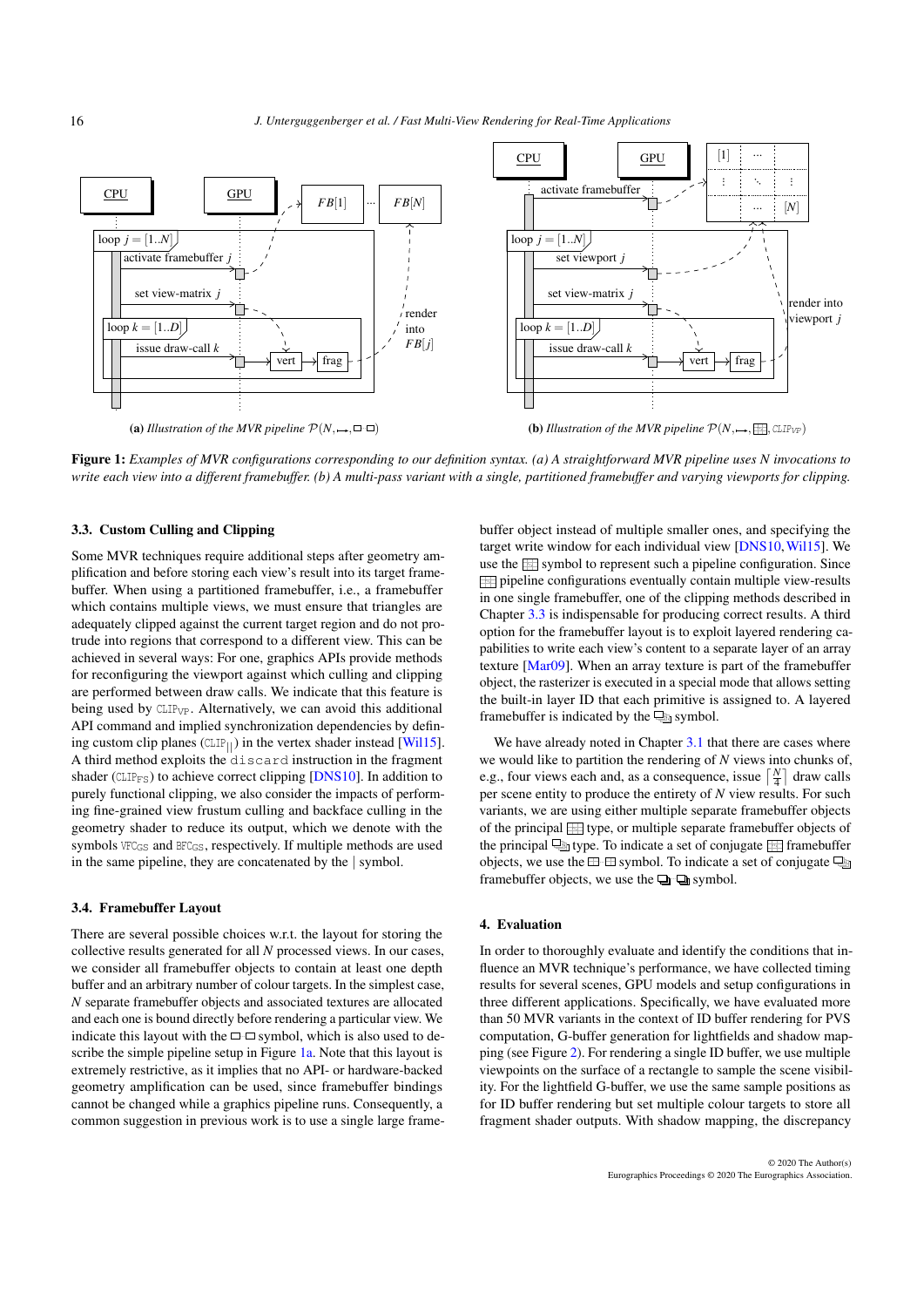*J. Unterguggenberger et al. / Fast Multi-View Rendering for Real-Time Applications*

<span id="page-4-3"></span><span id="page-4-0"></span>

Figure 2: *Different configurations for a single 4-view setup in our applications. (a) To generate ID buffers for a PVS, we sample a rectangle to obtain visibility information under small camera motion as done, e.g., by [\[MVD](#page-10-2)*<sup>∗</sup> *18]. The same samples can be used for generating a G-buffer for a small lightfield. (b) For shadow maps, samples are arbitrarily distributed, since light source positions are generally independent.*

between viewpoints in MVR is random, since the positions of light sources in a scene are mostly independent. We evaluate our MVR applications at up to 100 PVS/light source origins and orientations which are uniformly distributed in each scene. Each application's run time is recorded for a varying number of target views in 6 scenes listed in Table [1.](#page-4-1) In contrast to most previous work, our evaluation also considers large MVR setups and ranges from 2 to 32 simultaneous target views. We consider two common framebuffer resolutions for LQ/HQ purposes:  $800 \times 600$  and  $1080p$ .

For our evaluation, we have implemented a testbed that enables users to quickly define and run a wide range of MVR techniques. We have chosen to use OpenGL 4.6 over Vulkan as the target rendering API, for two reasons: first, since Vulkan has not yet fully penetrated the industry, results obtained with OpenGL better reflect the expected impact in current graphics applications. Second, several helpful tools that allow for in-depth analysis (such as the Nsight Graphics range profiler) are currently incompatible with the Vulkan API [\[NVI20\]](#page-10-27). Furthermore, given that our test applications do not show high CPU workload or rely on complex input resource management, we expect deviations to be minor. We have recorded our results for the following GPUs: NVIDIA's GTX 980, GTX 1060, GTX 1650 SUPER, RTX 2080, RTX 2800 Ti and AMD's RX 580. Scenes undergo CPU-side frustum culling and have backface culling enabled in the rendering API. While we performed the measurements on different machines, our timings record only the portion of the GPU-side frame time required for rendering all *N* views. Before timing, we ran a warmup phase of 15 frames. For a single measure-

<span id="page-4-1"></span>Table 1: *Scenes used to generate test results, along with geometry properties and the usual range of draw calls needed to produce one view of each scene. Due to frustum culling, the number of draw calls varies depending on the active view and pipeline configuration.*

|                | #vertices | #triangles | avg. #drawcalls |
|----------------|-----------|------------|-----------------|
| <b>Bistro</b>  | 2.52M     | 2.83M      | $43 - 71$       |
| Gallery        | 0.65M     | 1.00M      | $29 - 48$       |
| Robot Lab      | 0.38M     | 0.47M      | $46 - 111$      |
| San Miguel     | 9.02M     | 9.98M      | 866-1446        |
| Sponza         | 0.29M     | 0.44M      | $84 - 137$      |
| Viking Village | 2.87M     | 4.26M      | 195-384         |
|                |           |            |                 |

© 2020 The Author(s)

Eurographics Proceedings © 2020 The Eurographics Association.

ment, we uploaded the required resources to the GPU, waited for completion of previous commands, and recorded the multi-view rendering time using GPU timer queries. For evaluation, we consider the average frame times across all measurements per configuration. Due to the vast size of the parameter space for this problem, we must restrict our evaluation to cases that are of particular interest. In the following, we first identify a subset of most robust techniques out of the possible combinations that result from the parameters in Section [3.](#page-2-0) We consider ID buffer rendering as our base use case, since it requires minimal effort w.r.t. to vertex and fragment shading (i.e., it generates a single integer output) and should enable hardware-accelerated techniques to achieve peak performance due to the strong correlation of visible geometry between views [\[BS18\]](#page-10-1). This subset of techniques is then further refined to yield the most promising ones, for which we analyze trends and explore the impact of changing load parameters by applying them to G-buffer rendering (three vector-valued outputs) and shadow mapping (depth-only).

## 4.1. Identifying Robust MVR Techniques

For the sake of brevity, we do not include results for all techniques that were part of our initial experiments. Instead, we provide a comparison of techniques that are based on previous work, as well as hardware-accelerated variants and promising combinations of API features that have not been proposed before. In order to identify the top-performing pipeline variants per category (where the categories are described in Sections [4.1.1](#page-4-2) to [4.1.3\)](#page-5-0), we compare them to the simplest possible MVR baseline:  $\mathcal{P}(N, \rightarrow, \square \square)$ , which describes a pipeline that requires *N* pipeline invocations, performs simple geometry forwarding, and renders the results into separate framebuffer objects. A technique is considered robust on a given GPU if it performs faster than our baseline in at least 50% of all ID buffer rendering setups, which include different scenes, view counts and framebuffer resolutions. Note that we skip this comparison for the AMD RX580 entirely; no MVR technique performed significantly better than  $\mathcal{P}(N, \rightarrow, \square \neg \square)$ .

# <span id="page-4-2"></span>4.1.1. Instanced Rendering

Based on the method proposed by Wilson [\[Wil15\]](#page-10-8),  $\mathcal{P}(1,\equiv,\equiv,\text{CLIP}_{||})$  describes an MVR pipeline which uses a single pass and instanced rendering for geometry amplification, forwarding the output to a large, partitioned framebuffer. To avoid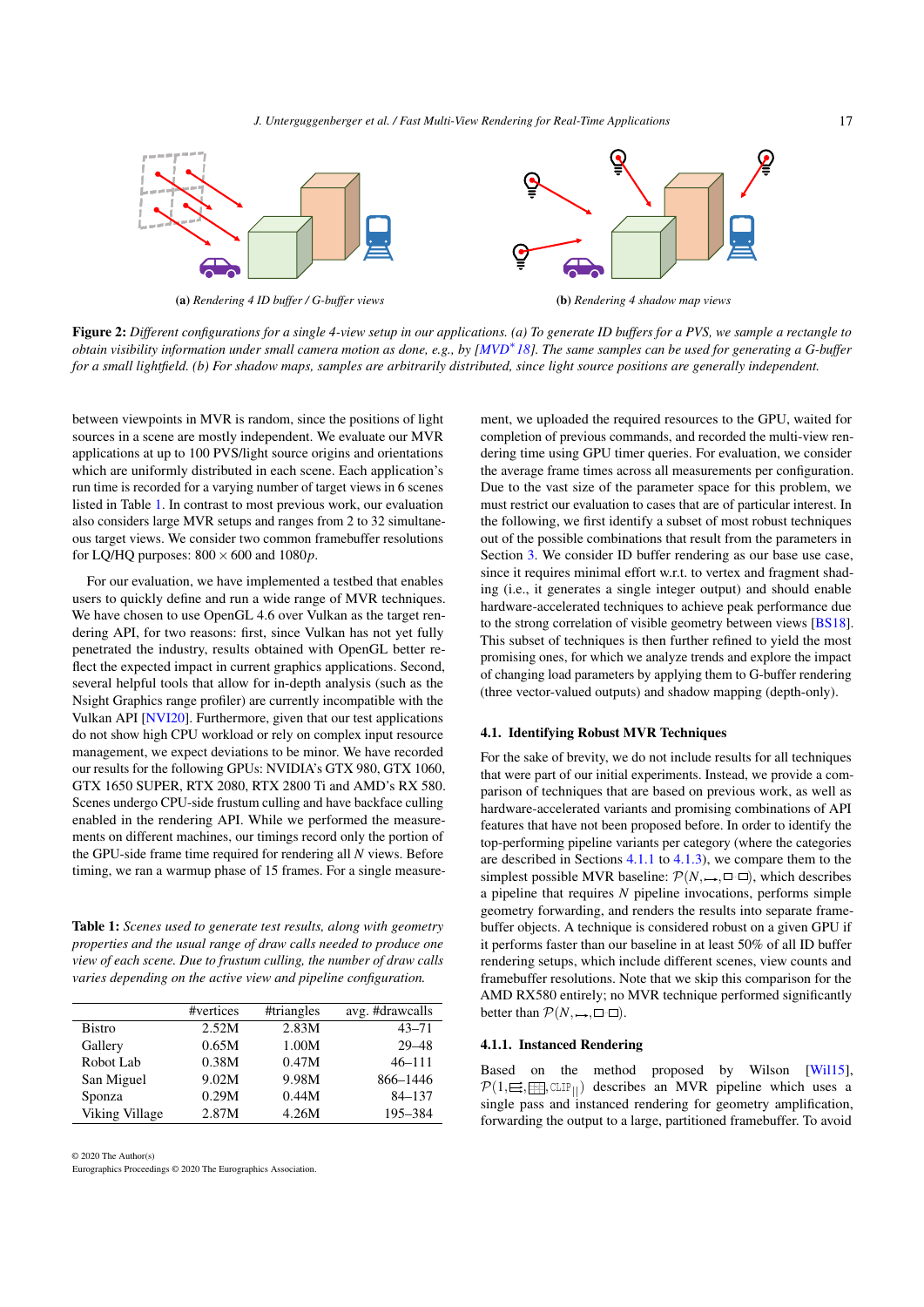<span id="page-5-3"></span><span id="page-5-1"></span>

Figure 3: *Bars represent the percentage of configurations where a particular instanced rendering variant showed noticeably better performance than*  $\mathcal{P}(N, \rightarrow, \square \square)$  *did for the same configuration.* 

writing outside each view's bounds, custom vertex clip planes are used, which allows skipping the geometry shader stage altogether. While testing this approach in our setup, we found that its overall performance can be improved by using a layered framebuffer instead of a partitioned one. Note that in this case, we must set the layer ID for each primitive, which theoretically requires the presence of a geometry shader. However, for such constant-time efforts, modern NVIDIA GPUs support *pass-through* geometry shaders, which almost completely avoid the overhead caused by this stage. The  $\mathcal{P}(1,\sqsubseteq,\sqsubseteq)$  variant employs this particular setup and consistently outperforms the original version on all tested NVIDIA GPUs—in most cases even by a large margin. We further found that the performance of this approach can be improved by restricting the number of views that are rendered at the same time. Our empirical tests have shown that limiting the number of simultaneously processed views to 4 works best, which will be a recurring theme in the following sections. An interpretation of this trend will be provided in Section [5.](#page-8-0) The resulting instanced rendering-based pipeline variant is described with the symbol  $\mathcal{P}(\left[\frac{N}{4}\right], \equiv, \Box, \Box)$  and shows the most favourable ratio across the pipeline variants considered in this section when compared to our baseline (see Figure [3\)](#page-5-1). Since none of these variants performed better than our baseline on weaker GPU models for 4 or more views, they are excluded from our detailed analysis in this paper. Corresponding results can be found in our supplemental material.

#### 4.1.2. Geometry Shader-Based Techniques

Like Wilson's approach, the approach by Sorbier et al. [\[DNS10\]](#page-10-9) targets a single, partitioned framebuffer and uses a single invocation to produce *N* views. However, their geometry amplification occurs in a geometry shader loop. The geometry shader further applies frustum culling to reduce the input to the rasterizer and performs clipping in the fragment shader to restrict rendering to each view's framebuffer region. Their pipeline variant can thus be denoted by  $P(1, \text{Kest}, \boxed{\mathbb{H}}$ , VFC<sub>GS</sub> CLIP<sub>FS</sub>). Once again, restricting the number of simultaneous views provides a significant performance boost. We further saw that switching the large framebuffers for layered ones yields overall better performance. This is partly due to the fact that the fragment shader stage must no longer perform discard op-

<span id="page-5-2"></span>

Figure 4: *Percentages of tests where each geometry shader-based variant showed performance improvements over our baseline.*

erations to achieve clipping and can take advantage of early depth testing. However, we also found that keeping the frustum culling routine in the geometry shader is beneficial; since the geometry shader is executed in a loop, testing each triangle against a frustum incurs only a small overhead which can be amortized by the reduced output of the geometry shader. We denote this pipeline as  $\mathcal{P}(\lceil \frac{N}{4} \rceil, \text{Ker} \bigoplus \text{L}_n, \text{VFC}_{\text{GS}})$ . To further relieve the rasterization stage, we have added backface culling to the geometry shader routine, which led to a relative speedup in more than 60% of all cases. The advantageousness of choosing either loop-based variant over our baseline is outlined by the plots in Figure [4.](#page-5-2)

Instead of a simple geometry shader loop, we also consider methods based on fixed geometry shader instancing. This type of geometry amplification can be achieved by defining a fixed number of geometry shader invocations, which is part of OpenGL's core functionality since version 4.0. While previous literature does not mention any comparable variants, we found this amplification method to work particularly well on NVIDIA GPUs in our use case. Similar to the loop-based pipelines, we have tested combinations with custom frustum and backface culling routines in the geometry shader. On average, we found that the most effective techniques include both of these traits and target layered framebuffers. Based on previous impressions, we also constrained the number of views rendered per invocation down to 4, resulting in an appreciable performance increase. The percentages of cases where these variants outperform our multipass baseline are plotted in Figure [5.](#page-6-0) Of all MVR variants that do not rely on hardware acceleration,  $\mathcal{P}(\lceil \frac{N}{4} \rceil, \mapsto, \text{Q}_1, \text{VFC}_{GS} | \text{BFC}_{GS})$ performed best across all tested NVIDIA GPU models.

# <span id="page-5-0"></span>4.1.3. OVR and Hardware-Acceleration

The OVR extension allows defining multiple target views for which vertex shader outputs can be written. On NVIDIA Pascal and Turing architectures, choosing 2 or 4 target views respectively allows the extension to exploit the underlying MVR hardware features for maximal efficiency. If more views are defined than the hardware supports, a slower fallback mechanism will be triggered instead. Hence, restricting the number of simultaneous views may again be beneficial to performance in this particular geometry amplification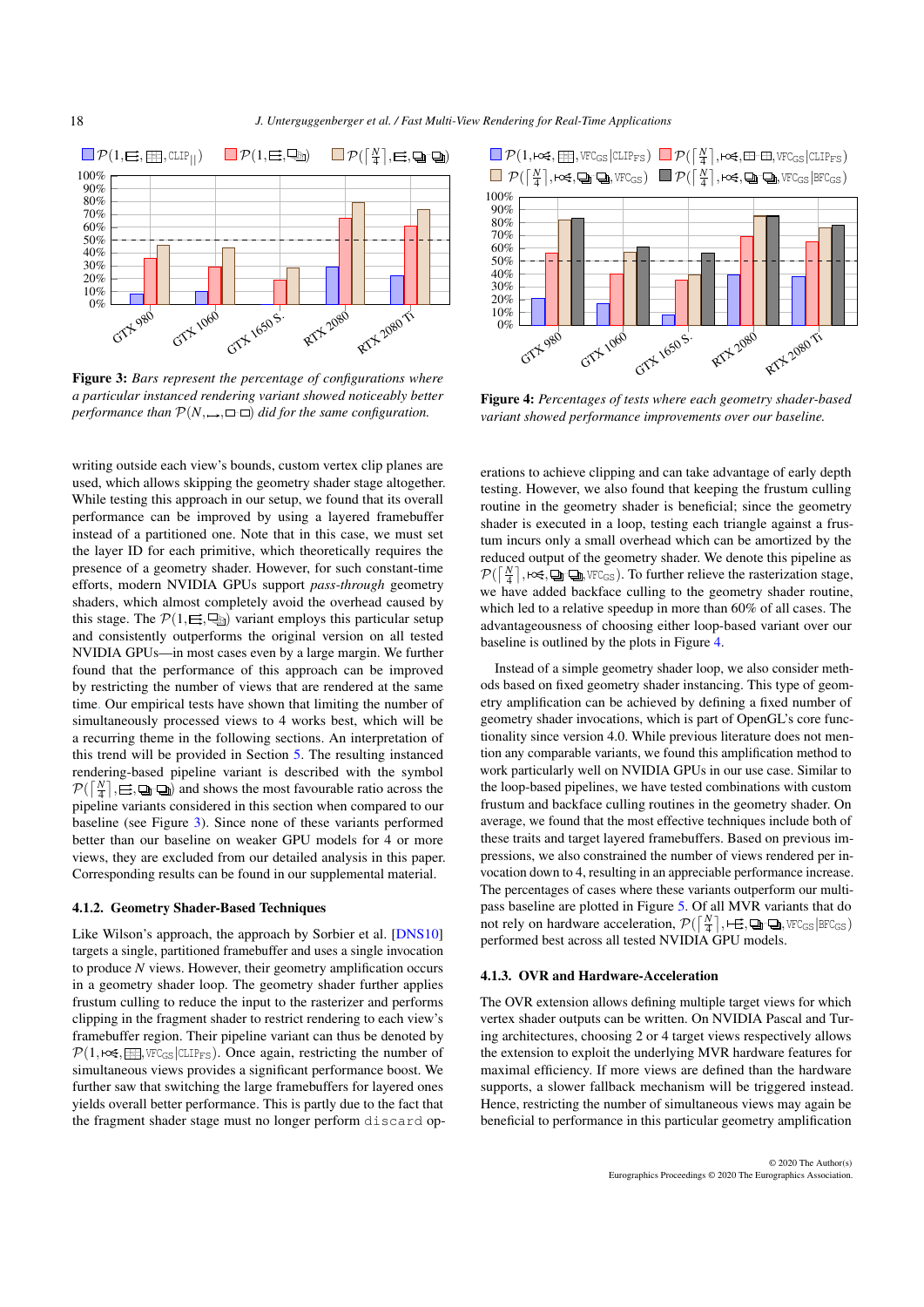<span id="page-6-0"></span>

Figure 5: *Percentage of cases where a geometry shader-instancing variant showed better average performance than*  $\mathcal{P}(N, \rightarrow, \square \neg \square)$ .

mode. For instance,  $\mathcal{P}(\left[\frac{N}{4}\right], \mathbb{Z}, \mathbb{Q}_1, \mathbb{Q})$  describes a variant of MVR that partitions the *N* views into chunks of four views each and is thus accelerated on Turing. OVR may only be used with array textures and may not be combined with tessellation or geometry shading, which fairly limits the amount of OVR-based MVR pipeline variants. The relative speedup of OVR-based methods over our multi-pass baseline is significant on all NVIDIA GPUs, including models that do not offer MVR hardware support. On older microarchitectures,  $\mathcal{P}(\left[\frac{N}{2}\right], \mathbb{Z}, \mathbb{Q}(\mathbb{Z})$  performs better in at least 50% of our tests. Turing GPUs can exploit acceleration for  $\mathcal{P}(\lceil \frac{N}{4} \rceil, \mathbb{X}, \mathbb{Q}_1, \mathbb{Q})$ , which has a bigger impact in our assessment since most of our configurations render >4 views. On recent models, both hardware-accelerated variants clearly outperform our baseline in >90% of all test cases. This is confirmed by the information plotted in Figure [6.](#page-6-1)

# 4.2. Exploring MVR Setup Parameters and Analysis

We provide a detailed analysis of how setup parameters affect performance of the most promising MVR methods, based on our initial ID buffer evaluation:  $\mathcal{P}(\left[\frac{N}{4}\right], \text{Kest}, \text{Qn}, \text{S/NCC}_{\text{GS}} | \text{BFC}_{\text{GS}})$ ,  $\mathcal{P}(\left\lceil \frac{N}{4}\right\rceil, \vdash \pmb{\boxplus}, \pmb{\boxplus}, \pmb{\boxplus} \pmb{\boxplus}, \pmb{\boxplus} \pmb{\boxtimes}_\text{GS} | \pmb{\texttt{BFC}}_\text{GS})$  and OVR-based methods. Tables [2](#page-7-0) and [4](#page-9-1) list the run time results for selected, representative setups. For the full list of timings, please refer to our supplemental material.

# 4.2.1. Impact of Scene Size

In the results from the NVIDIA models, we could observe that some pipelines are better suited to particular scenes than to others. For the larger scenes ("Bistro", "San Miguel", and "Viking Village"), geometry shader-based pipelines outperform other pipeline variants on Maxwell and Pascal in all test cases and stay within a 20% performance margin to OVR-based techniques on Turing in most cases.  $\mathcal{P}(\lceil \frac{N}{4} \rceil, \lceil \frac{N}{4} \rceil, \lceil \frac{N}{4} \rceil, \lceil \frac{N}{4} \rceil, \lceil \frac{N}{4} \rceil)$  turns out to be one of the top-performing techniques in all configurations for the ID buffer tests. Only on high-end Turing GPUs,  $\mathcal{P}(\lceil \frac{N}{4} \rceil, \mathbb{X}; \Box \Box \Box)$  is often showing significantly better performance. (compare with Table [2\)](#page-7-0). For the remaining, smaller scenes, performance generally varies less across different pipelines. The overall picture shows relative performance gains in favour of OVR-based techniques and our baseline  $P(N, \rightarrow, \square \square)$ , compared to geometry shader-based

<span id="page-6-1"></span>

Figure 6: *Bars represent the percentage of configurations where a OVR variant showed better performance than*  $\mathcal{P}(N, \rightarrow, \square \square)$ *.* 

techniques. OVR-based techniques exhibit good performance across all test scenes, but geometry shader-based techniques stay within a performance margin of 20% even on the 2080 Ti in the majority of test cases. While  $\mathcal{P}(N, \rightarrow, \square \square)$  falls behind OVR-based techniques in most cases on NVIDIA GPUs, it is the fastest technique on the AMD RX 580 in 100% of tests for the small and large scenes alike.

# 4.2.2. Differences Across GPU Architecture

Geometry shader-based pipelines show consistent performance characteristics across different NVIDIA GPU microarchitectures. A GPU's performance tier has more impact on the render times than the microarchitecture. This effect is less pronounced with techniques that partition rendering into sets of 4 views ( $\lceil \frac{N}{4} \rceil$ ) and becomes obvious for geometry shader-based "all-in-one" techniques of the type  $\mathcal{P}(1,...)$ . On low-tier models (i.e. GTX 1060, and GTX 1650 SU-PER), they performed worse than  $\mathcal{P}(N, \rightarrow, \square \square)$  in 73% of all tests. The optimized pipeline variants of type  $\mathcal{P}(\lceil \frac{N}{4} \rceil,...)$  show better performance across all NVIDIA GPUs, surpassing  $\mathcal{P}(N, \rightarrow, \square \square)$  in virtually all test cases, as can be seen in Table [2.](#page-7-0)

Since NVIDIA supports the hardware-accelerated creation of up to four views on Turing, we expected performance gains to reflect the doubled number of simultaneous views compared to the Pascal microarchitecture. Indeed, the number of test cases where an OVR variant outperforms other techniques increases on Turing. However, the effect is most noticeable on high-tier NVIDIA GPUs. On the GTX 1650 SUPER, we cannot report an overall preference for OVR-based techniques, since  $\mathcal{P}(\lceil \frac{N}{4} \rceil, \lceil \frac{N}{4} \rceil, \lceil \frac{N}{4} \rceil, \lceil \frac{N}{4} \rceil)$  we  $\mathbb{C}_{\text{GS}}$  | BFC<sub>GS</sub> | bhows better performance in 43% of test cases and roughly equal performance in the others. These relations change drastically with the high-tier models:  $\mathcal{P}(\left[\frac{N}{4}\right], \stackrel{\dots}{\dots}$ ,  $\Box$   $\Box$ ) performs better in one third of all test cases by a large margin (>20%). Comparing  $\mathcal{P}(\lceil \frac{N}{4} \rceil, \mathbb{Z}, \mathbb{Q}_1, \mathbb{Q})$  to  $\mathcal{P}(\lceil \frac{N}{2} \rceil, \mathbb{Z}, \mathbb{Q}_1, \mathbb{Q})$ , the former showed advantages on the RTX 2080 and RTX 2080 Ti in 49% and 63% of all tests, respectively. On all other GPUs, the differences between those two OVR-based variants are marginal. Aside from the advantageous performance of  $\mathcal{P}(\lceil \frac{N}{4} \rceil, \mathbb{X}, \square \rightarrow \square)$  on high-tier Turing GPUs,  $\mathcal{P}(\lceil \frac{N}{4}\rceil, \vdash \pmb{\box{E}}, \pmb{\box{I\!P}} \pmb{\box{I\!P}}_{\mathsf{GS}} | \texttt{BFC}_{\mathsf{GS}})$  seems to be the best choice for other NVIDIA GPUs across a multitude of different configurations.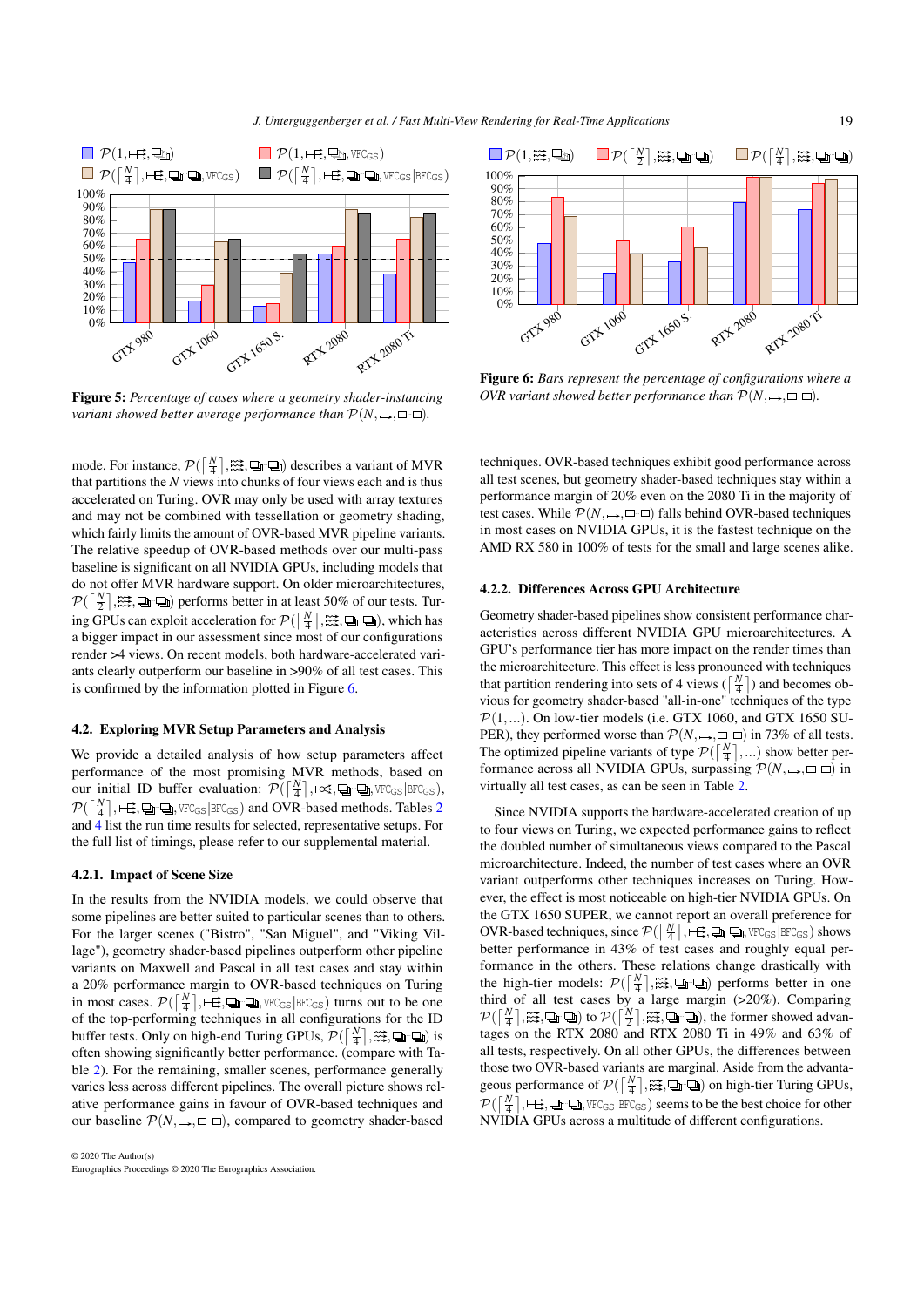<span id="page-7-0"></span>Table 2: *Results of ID buffer generation for different resolutions, scenes, and view counts per GPU. Each table cell represents averaged frame times from 102 measurements per configuration in milliseconds. For brevity, we use the following shorthand to reference our MVR techniques:*  $M.Pass = \mathcal{P}(N,\rightarrow,\Box\neg\Box)$ ,  $GSL_4 = \mathcal{P}(\bar{\lceil\frac{N}{4}\rceil},\boxtimes\neq,\Box\Box\Box)$ ,  $VFC_{GS}|BFC_{GS})$ ,  $GSL_4 = \mathcal{P}(\lceil\frac{N}{4}\rceil,\boxplus\Box\Box)$ ,  $VFC_{GS}|BFC_{GS})$  and  $OVR_X = \mathcal{P}(\lceil\frac{N}{X}\rceil,\boxtimes\Box)\Box$ .

|          |               |              |                        | AMD RX580         |           |                                |                   | <b>GTX 980</b> |                         |                                |      | <b>GTX 1060</b>         |       | <b>RTX 2080</b>                |                   |      |      |
|----------|---------------|--------------|------------------------|-------------------|-----------|--------------------------------|-------------------|----------------|-------------------------|--------------------------------|------|-------------------------|-------|--------------------------------|-------------------|------|------|
|          | Scene         | #Views       | M.Pass $GSL_4$ $GSL_4$ |                   |           | M.Pass $GSL_4$ $GSL_4$ $OVR_2$ |                   |                |                         | M.Pass $GSL_4$ $GSL_4$ $OVR_2$ |      |                         |       | M.Pass $GSL_4$ $GSL_4$ $OVR_4$ |                   |      |      |
|          |               | $2 \times 2$ | 2.24                   |                   | 4.48 3.65 | 2.56                           | 1.95              | 1.74           | 2.50                    | 2.46                           | 2.50 | 2.44                    | 2.69  | 1.11                           | 0.96              | 0.89 | 0.88 |
|          | <b>Bistro</b> | $4 \times 4$ |                        | 8.97 17.88 14.58  |           | 10.26                          | 7.81              | 7.03           | 9.96                    | 8.96                           |      | 7.85 7.20               | 8.90  | 4.22                           | 3.67              | 3.46 | 3.32 |
|          |               | $8 \times 4$ |                        | 17.84 35.66 29.01 |           |                                | 20.34 15.60 14.03 |                | 19.77                   |                                |      | 17.89 15.51 14.28 17.65 |       | 8.31                           | 7.16              | 6.65 | 6.62 |
|          | San<br>Miguel | $2 \times 2$ | 5.34                   |                   | 9.74 6.95 | 6.21                           |                   | 3.87 3.21      | 5.27                    | 5.40                           |      | 3.75 3.30               | 4.83  | 3.21                           | 2.07              | 1.87 | 1.68 |
| 1080     |               | $4 \times 4$ |                        | 21.66 38.58 27.25 |           |                                |                   |                | 27.90 15.61 13.15 22.03 |                                |      | 26.12 15.20 13.64 20.14 |       | 16.36                          | 7.03              | 6.25 | 6.09 |
|          |               | $8 \times 4$ |                        | 43.17 76.76 54.03 |           |                                |                   |                | 57.80 31.33 26.37 44.20 |                                |      | 54.09 30.50 27.04       | 40.81 |                                | 34.39 14.59 13.13 |      | 12.6 |
| $\times$ |               | $2 \times 2$ | 0.72                   | 1.89              | 1.79      | 0.78                           | 0.65              | 0.63           | 0.61                    | 0.87                           | 1.16 | 1.01                    | 0.95  | 0.48                           | 0.35              | 0.37 | 0.34 |
| 1920     | Sponza        | $4 \times 4$ | 2.99                   |                   | 7.64 7.21 | 3.21                           | 2.68              | 2.58           | 2.54                    | 3.03                           | 3.03 | 2.97                    | 3.08  | 1.83                           | 1.41              | 1.37 | 1.32 |
|          |               | $8 \times 4$ |                        | 6.02 15.28 14.40  |           | 6.57                           |                   | 5.38 5.17      | 5.03                    | 5.97                           | 5.15 | 5.01                    | 4.91  | 3.45                           | 2.89              | 2.91 | 2.77 |
|          | Viking        | $2 \times 2$ | 2.62                   | 4.17              | 3.40      | 2.94                           | 2.04              | 1.78           | 2.82                    | 2.57                           | 2.11 | 2.13                    | 2.68  | 1.75                           | 1.06              | 0.88 | 0.96 |
|          |               | $4 \times 4$ |                        | 10.41 16.77 13.54 |           | 12.47                          | 8.07              | 7.14           | 11.57                   | 11.04                          | 7.78 | 7.24                    | 10.38 | 5.97                           | 3.82              | 3.48 | 3.55 |
|          | Village       | $8 \times 4$ |                        | 20.65 33.34 27.17 |           |                                |                   |                | 25.24 16.16 14.33 22.99 |                                |      | 22.75 15.77 14.63       | 20.89 | 12.06                          | 7.69              | 7.17 | 7.32 |

# 4.2.3. Varying Number of Views

A very consistent observation across our test results is the dominance of OVR-based techniques for stereo rendering on the Turing microarchitecture. This comes as no surprise, since stereo rendering is the declared purpose of NVIDIAs hardware MVR support. No other pipeline variant was able to outperform  $\mathcal{P}(\left[\frac{N}{4}\right], \mathbb{Z}, \mathbb{Q}_1, \mathbb{Q})$  on the RTX 2080 and the RTX 2080 Ti in any of our test cases. On the GTX 1650 SUPER and on the GTX 1060, OVR-based techniques still performed very well in all test cases with two views. For four or more views, geometry shader-based pipeline variants start to show competitive performance characteristics. For 16 and 32 views, they stay within a 10% performance margin to OVR-baesd techniques in most test cases, and often outperform them on pre-Turing microarchitectures. Due to the consistent performance characteristics for  $\mathcal{P}(\lceil \frac{N}{4} \rceil, \ldots)$  MVR techniques with four or more views, we argue that they scale comparably well with the number of simultaneously rendered viewpoints. On the AMD RX580,  $\mathcal{P}(N, \rightarrow, \square \square)$  again yields the best performance for all view counts (see Table [2\)](#page-7-0).

# 4.2.4. Raising Vertex & Fragment Load

To establish performance trends of applications with higher vertex load—e.g., vertex skinning—we have simulated highly expensive vertex stages by adding a loop that performs 15k fused multiplyadd instructions to the shader. Techniques which amplify geometry before the geometry shader stages are impacted more severely by increased vertex load. Amplifying geometry *in* the geometry shader potentially saves up to  $N-1$  expensive vertex shader invocations. Comparing  $\mathcal{P}(\lceil \frac{N}{4} \rceil,...)$ -type pipelines to  $\mathcal{P}(1,...)$ -types, the former invoke the vertex shader more often, which is reflected in our measurements: While  $\mathcal{P}(\lceil \frac{N}{4} \rceil,...)$ -types outperform  $\mathcal{P}(1,...)$ -types in 100% of test cases with light vertex load by a huge margin, the latter show better performance than the former for many tests with high vertex load across NVIDIA GPUs. OVR-based techniques are coping well with high vertex load on Turing: On the GTX 1650 SUPER, they outperform all other techniques in 100% of tests. On the RTX 2080

Ti, OVR-based techniques perform worse than  $P(1, \mapsto, \Box)$ ,  $VFC_{GS}$ in 50% of test cases, the same percentage where  $\mathcal{P}(1, \vdash \exists, \exists, \forall \text{FC}_{GS})$ outperforms  $\mathcal{P}(\left[\frac{N}{4}\right], \leftarrow \equiv, \Box_{\mathbb{R}}, \text{VFC}_{\text{GS}} | \text{BFC}_{\text{GS}})$ . On Maxwell and Pascal, the top-performing techniques are  $\mathcal{P}(1, \text{Kest}, \text{L}_1, \text{VFC}_{GS})$  and  $P(1,\mapsto,\Box_{\mathbb{S}},\forall$  FC<sub>GS</sub>). For increased fragment load, we use the results obtained from our G-buffer rendering application (see Table [3\)](#page-8-1). Here, geometry shader-based techniques lose performance compared to OVR-based techniques and—especially on low tier GPUs—also to  $\mathcal{P}(N, \rightarrow, \square \neg \square)$ . While OVR-based techniques also showed good performance characteristics with light fragment load, they show a clear lead with increased fragment load by the means of G-buffer rendering: Their performance is better than the otherwise well-performing geometry shader-based techniques in 40% of test cases on Maxwell and in up to 90% of test cases on Pascal and Turing. However, the advantage is substantial (>20%) only on high-end Turing GPUs.

#### 4.2.5. Influence of Viewpoint Discrepancy

The fundamental difference between our ID buffer/G-buffer tests and our shadow mapping is the scene setup w.r.t. the view frusta. While for ID buffer tests, view frusta have strong coherence, for shadow mapping, the view frusta might not overlap at all (see Figure [2\)](#page-4-0). The resulting performance measurements for shadow mapping (a selection of which is provided in Table [4\)](#page-9-1) draw a highly interesting and consistent—picture:  $\mathcal{P}(N, \rightarrow, \square \neg \square)$  outperforms OVR-based techniques in the majority of test cases on all NVIDIA GPUs. For all non-high-tier Turing GPUs, we can even observe more than 40% faster frame times in at least half of all test cases (varying per GPU). On high-tier Turing, the performance differences are a bit less pronounced but still substantial (>20% faster in half of all test cases on the RTX 2080 Ti) Geometry shader-based techniques are not doing better with shadow mapping tests. We observed similar relations to  $\mathcal{P}(N, \rightarrow, \square \neg \square)$  as with OVR-based techniques. While OVR-based techniques generally show slightly better performance than geometry shader-based techniques, they stay within a 20% margin on most GPUs except for the GTX 1060.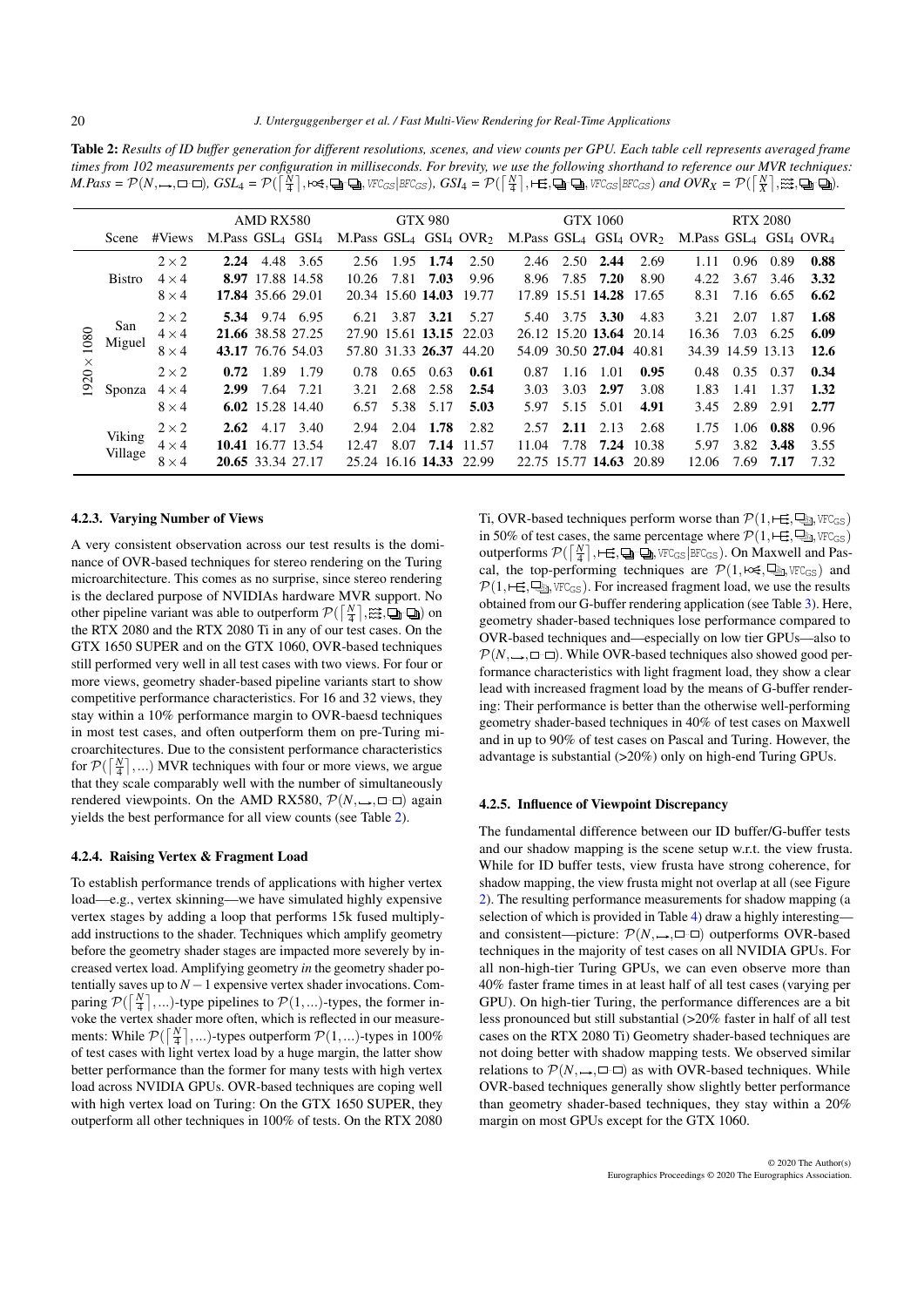<span id="page-8-1"></span>Table 3: *Results of G-buffer generation for different resolutions, scenes, and view counts per GPU. Each table cell represents averaged frame times from 60 measurements per configuration in milliseconds. For brevity, we use the following shorthand to reference our MVR techniques:*  $M.Pass = \mathcal{P}(N,\rightarrow,\Box\neg\Box)$ ,  $GSL_4 = \mathcal{P}(\lceil\frac{N}{4}\rceil,\Leftrightarrow,\Box\neg\Box)$ , VFC $_{GS}|_{BFC_{GS}}$ ),  $GSL_4 = \mathcal{P}(\lceil\frac{N}{4}\rceil,\boxplus,\Box)\cup\Box$ , VFC $_{GS}|_{BFC_{GS}}$ ) and  $OVR_X = \mathcal{P}(\lceil\frac{N}{X}\rceil,\boxtimes,\Box)\cup\Box$ ).

|          |               |              | AMD RX580              |             |                    |      |                   | <b>GTX 980</b> |                         |      | <b>GTX 1060</b>   |                         | <b>RTX 2080</b>                                                                                                                                                               |      |                         |      |
|----------|---------------|--------------|------------------------|-------------|--------------------|------|-------------------|----------------|-------------------------|------|-------------------|-------------------------|-------------------------------------------------------------------------------------------------------------------------------------------------------------------------------|------|-------------------------|------|
|          | Scene         | #Views       | M.Pass $GSL_4$ $GSL_4$ |             |                    |      |                   |                |                         |      |                   |                         | M.Pass GSL <sub>4</sub> GSI <sub>4</sub> OVR <sub>2</sub> M.Pass GSL <sub>4</sub> GSI <sub>4</sub> OVR <sub>2</sub> M.Pass GSL <sub>4</sub> GSI <sub>4</sub> OVR <sub>4</sub> |      |                         |      |
|          |               | $2 \times 2$ |                        | $2.76$ 5.07 | 4.35               | 2.40 | 2.22              | 2.15           | 2.27                    | 2.54 | 3.07 2.88         | 2.65                    | 1.57                                                                                                                                                                          | 1.39 | 1.42                    | 1.33 |
|          | <b>Bistro</b> | $4 \times 4$ |                        | 11.07 20.31 | 17.40              | 9.46 | 8.99              | 8.61           | 9.04                    | 8.33 | 8.96 8.90         | 8.22                    | 5.74                                                                                                                                                                          | 4.95 | 4.93                    | 4.76 |
|          |               | $8 \times 4$ |                        | 22.06 40.44 | 34.73              |      | 18.92 17.90 17.20 |                | 18.00                   |      |                   | 17.03 17.98 17.94 16.60 | 10.80                                                                                                                                                                         | 9.76 | 9.59                    | 9.49 |
|          | San<br>Miguel | $2 \times 2$ |                        | 6.64 23.03  | 15.39              | 7.43 |                   | 7.02 5.82      | 6.67                    | 6.59 | 7.15 6.70         | 6.08                    | 3.97                                                                                                                                                                          | 3.97 | 3.72                    | 3.19 |
| 080      |               | $4 \times 4$ |                        | 26.28 91.60 | 61.07              |      |                   |                | 31.06 28.08 23.23 26.73 |      |                   | 28.50 28.41 26.49 24.15 |                                                                                                                                                                               |      | 17.67 12.39 11.29       | 9.47 |
|          |               | $8 \times 4$ |                        |             | 52.78 182.8 121.68 |      |                   |                | 62.36 55.83 46.11 53.33 |      | 57.48 56.14 52.22 | 48.26                   |                                                                                                                                                                               |      | 35.97 24.56 22.46 18.84 |      |
| $\times$ |               | $2 \times 2$ | 1.89                   | 3.32        | 3.09               | 1.55 | 1.50              | 1.40           | 1.35                    | 1.73 | 1.86 2.49         | 2.17                    | 1.09                                                                                                                                                                          | 1.03 | 1.08                    | 1.03 |
| 1920     | Sponza        | $4 \times 4$ |                        | 7.61 13.38  | 12.44              | 6.35 |                   | 5.78 5.70      | 5.54                    | 5.76 | 5.51 5.48         | 5.11                    | 4.20                                                                                                                                                                          | 3.70 | 3.71                    | 3.72 |
|          |               | $8 \times 4$ |                        | 15.22 26.63 | 24.77              |      |                   |                | 12.91 11.60 11.27 10.98 |      | 12.07 11.18 11.11 | 10.49                   | 8.93                                                                                                                                                                          | 7.38 | 7.42                    | 7.22 |
|          |               | $2 \times 2$ |                        | 3.82 10.95  | 7.84               | 4.22 |                   | 3.90 3.40      | 3.94                    | 3.62 | 4.06 3.91         | 3.73                    | 1.97                                                                                                                                                                          | 1.97 | 2.01                    | 1.96 |
|          | Viking        | $4 \times 4$ |                        | 15.08 43.37 | 31.40              |      | 17.25 15.54 13.71 |                | 15.61                   |      |                   | 15.00 16.20 15.72 14.11 | 9.01                                                                                                                                                                          | 7.32 | 6.95                    | 6.11 |
|          | Village       | $8 \times 4$ |                        | 29.98 86.69 | 62.71              |      |                   |                | 34.65 31.23 27.40 31.13 |      |                   | 30.79 32.21 31.35 28.30 |                                                                                                                                                                               |      | 17.22 14.62 13.63 12.25 |      |

These performance relations are in stark contrast to the results from ID buffer generation, where  $\mathcal{P}(N, \rightarrow, \square \square)$  shows worse performance than both, OVR-based techniques and geometry shaderbased techniques across all NVIDIA GPUs—especially on high-tier models. It appears that NVIDIA GPUs can take advantage of cases where geometry is visible in multiple views that are rendered with the same draw call. With views that do not share geometry, this advantage vanishes, leading to worse performance than  $\mathcal{P}(N, \rightarrow, \square \neg \square)$ . A tentative explanation for this phenomenon is given in Section [5.](#page-8-0)

# <span id="page-8-0"></span>5. Discussion

While some of the results in Section [4](#page-3-0) turned out as expected—e.g., OVR's stereo rendering performance—other results were more surprising: Geometry shader-based pipeline variants of the  $\mathcal{P}(\lceil \frac{N}{4} \rceil,...)$ type showed very competitive performance for many test cases on NVIDIA GPUs.  $\mathcal{P}(N, \rightarrow, \square \neg \square)$  remains the overall strongest technique for our shadow mapping with incoherent view frusta on NVIDIA models. To provide a deeper understanding of the performance characteristics that we observed for the different MVR approaches, we used the NVIDIA Nsight Graphics profiler on a RTX 2080 and analyzed frame captures for test cases that generate the maximal number of target views in our three applications.

Due to the relatively low load on vertex and fragment shading throughout all tested applications, streaming multi-processor (SM) utilization is never a limiting factor. The  $\mathcal{P}(N, \rightarrow, \square \square)$  approach is limited by the viewport culling (VPC) in all three applications, with raster operations (ROPs) and memory access (VRAM) being high or close to the physical limit. While G-buffer rendering shows the highest ROP utilization, no memory operation reached the hardware limits. The SM utilization caps at 15%, with most load stemming from vertex shading. Geometry shader-based  $\mathcal{P}(1,...)$ -type pipelines increase SM utilization: it reaches 30% with  $\mathcal{P}(1, \text{H\& S}, \text{L\& S}, \text{WFC}_{\text{GS}})$  and 85% with  $\mathcal{P}(1, \vdash \equiv, \sqsubseteq_{\text{S}}, \text{vec}_{\text{GS}})$ . All other GPU units show low utilization. Most interestingly, VPC is reduced to 15%–30%, which is owed to culling in the geometry shader. In some instances, we found

a sudden VRAM overload, although the technique should in theory reduce VRAM access the most. We attribute this effect to temporary scheduling/memory management issues after geometry shading, which may lead to L2 cache thrashing or to overflow of internal work queues. We only observed this issue in some test cases, and only with 32 views being generated. As this issue rarely arises, the general low performance of geometry shader-based  $\mathcal{P}(1,...)$ -types cannot be attributed to this effect. We believe the main issue is a typical geometry shader problem: if many outputs may be generated, memory management and scheduling become challenging, leaving all profiled units underutilized.

Geometry shader-based  $\mathcal{P}(\lceil \frac{N}{4} \rceil,...)$ -type methods show an overall better balance. Custom culling in the geometry shader reduces VPC pressure significantly compared to our baseline  $P(N, \rightarrow, \square \square)$ . Also, VRAM is in general significantly lower than with our baseline, while it is slightly higher than with  $P(1,...)$ -type methods (when it does not spike VRAM). Geometry shader-based  $\mathcal{P}(\lceil \frac{N}{4} \rceil,...)$ -type pipeline variants do not show any sudden VRAM spikes and SM utilization is overall low with 10%-12%. Thus, there is overall no clear bottleneck and it seems that geometry shader output scheduling or simply missing work load may again be the limiting factor for these approaches. In contrast to shadow mapping, the geometry shader output is more coherent in ID buffer and G-buffer test cases, as most often triangles are either culled for all four views or emitted four times. VPC load caps at about 40% to 50%. Shadow mapping on the other hand typically emits one or two triangles, which makes scheduling a lot harder and thus leads to lower performance in this application. Also, VPC pressure remains higher for shadow mapping (up to 75%). However, when able to exploit geometry reuse,  $\mathcal{P}(\left\lceil \frac{N}{4} \right\rceil, \ldots)$ -type methods find a sweet spot as they reduce the load on the  $\mathcal{P}(N, \rightarrow, \square \square)$  bottleneck and do not lead to too complicated scheduling/memory management issues for the hardware scheduler.

 $\mathcal{P}(\lceil \frac{N}{4} \rceil, \mathbb{Z}, \mathbb{Q}(\mathbb{Q})$  shows the highest load on VPC of all tested methods in all test cases (90-100%) All other components see little load, recording the lowest load on everything but SM at 14%-17%.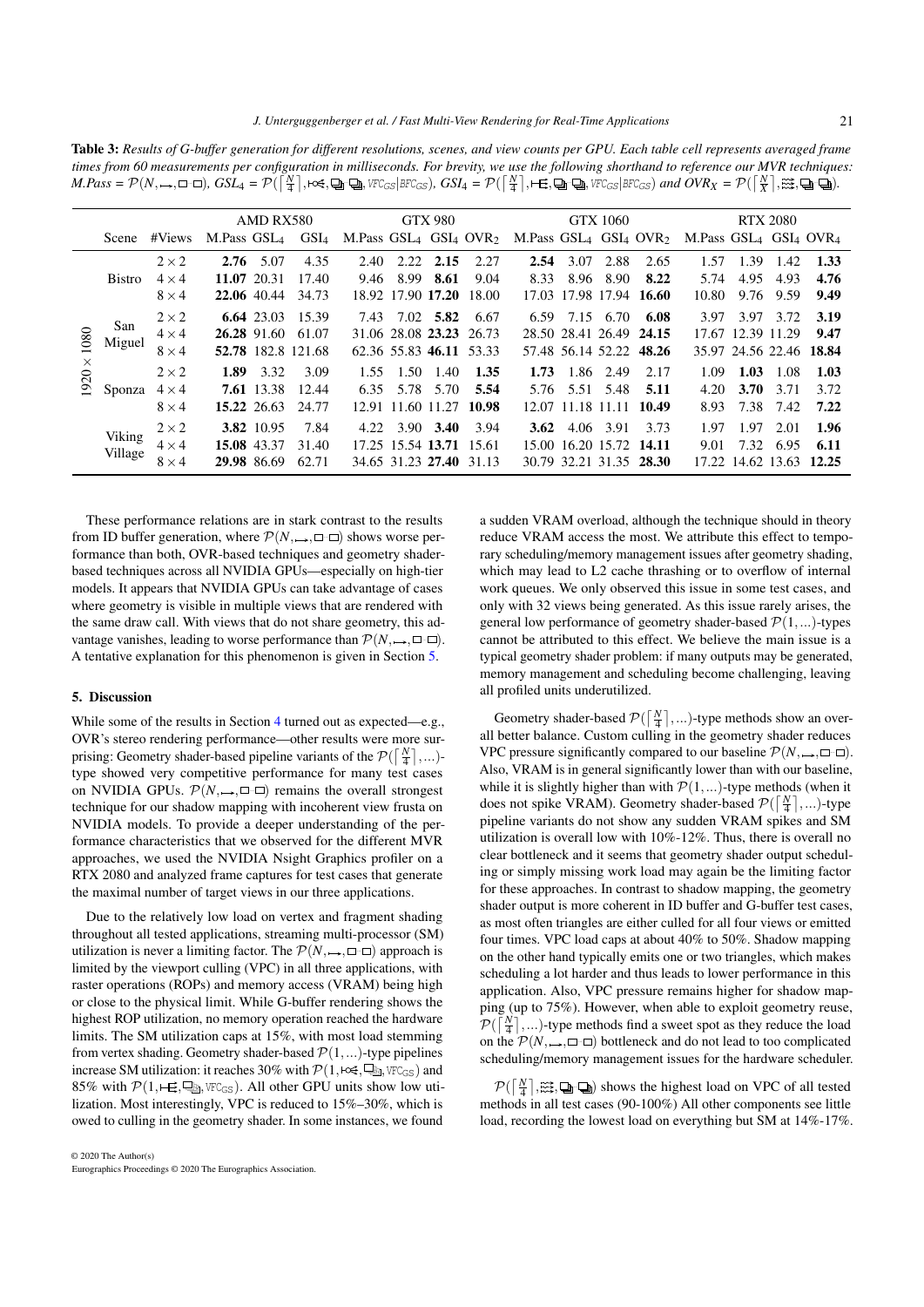<span id="page-9-1"></span>Table 4: *Results of LQ shadow mapping for different resolutions, scenes, and view counts per GPU. Each table cell represents averaged frame times from 30 measurements per configuration in milliseconds. For brevity, we use the following shorthand to reference our MVR techniques:*  $M.Pass = \mathcal{P}(N,\rightarrow,\Box\neg\Box)$ ,  $GSL_4 = \mathcal{P}(\lceil\frac{N}{4}\rceil,\Leftrightarrow,\Box\neg\Box)$ , VFC $_{GS}|_{BFC_{GS}}$ ),  $GSL_4 = \mathcal{P}(\lceil\frac{N}{4}\rceil,\boxplus,\Box)\cup\Box$ , VFC $_{GS}|_{BFC_{GS}}$ ) and  $OVR_X = \mathcal{P}(\lceil\frac{N}{X}\rceil,\boxtimes,\Box)\cup\Box$ ).

|                 |               |                | AMD RX580              |                   |                    |                                |      | <b>GTX 980</b> |                         |                                |                  | <b>GTX 1060</b>         |        | <b>RTX 2080</b>                |      |                  |            |  |
|-----------------|---------------|----------------|------------------------|-------------------|--------------------|--------------------------------|------|----------------|-------------------------|--------------------------------|------------------|-------------------------|--------|--------------------------------|------|------------------|------------|--|
|                 |               | Scene #Views   | M.Pass $GSL_4$ $GSL_4$ |                   |                    | M.Pass $GSL_4$ $GSL_4$ $OVR_2$ |      |                |                         | M.Pass $GSL_4$ $GSL_4$ $OVR_2$ |                  |                         |        | M.Pass $GSL_4$ $GSL_4$ $OVR_4$ |      |                  |            |  |
|                 |               | 4              | 1.18                   | 2.15              | 3.98               | 1.37                           |      | 2.54 2.44      | 2.45                    | 1.35                           | 3.01             | 3.02                    | 2.34   | 0.50                           | 0.98 | 1.11             | 1.27       |  |
|                 | <b>Bistro</b> | 16             |                        | 6.00 $11.95$      | 22.47              |                                |      |                | 6.30 11.36 11.44 11.60  |                                | 5.31 11.77 11.73 |                         | 8.96   | 2.42                           | 4.45 | 5.60             | 5.32       |  |
|                 |               | 32             |                        | 12.18 23.96       | 43.17              |                                |      |                | 12.65 21.54 21.54 21.65 |                                |                  | 9.84 22.05 22.37        | -16.68 | 4.61                           | 8.42 |                  | 8.08 10.61 |  |
|                 | San<br>Miguel | 4              |                        | 3.23 7.83         | 13.64              | 3.39                           |      |                | 5.97 5.85 6.41          | 2.93                           |                  | 5.98 6.08               | 4.75   | 4.05                           |      | 3.12 3.47        | 4.60       |  |
|                 |               | 16             |                        | 13.39 34.23       | 61.54              |                                |      |                | 14.95 26.62 26.88 26.58 |                                |                  | 13.19 27.19 27.54 21.73 |        | 11.49                          |      | 9.66 11.49 12.29 |            |  |
| 600             |               | 32             |                        |                   | 25.78 66.07 118.65 |                                |      |                | 30.41 51.61 51.90 51.97 |                                |                  | 27.77 52.95 53.92       | 40.45  | 11.49                          |      | 9.66 11.49 12.29 |            |  |
| $\times$<br>800 |               | 4              |                        | $0.46 \quad 0.76$ | 1.12               | 0.35                           |      | 0.56 0.57      | 0.62                    | 0.35                           | 0.64             | 0.66                    | 0.52   | 0.17                           | 0.22 | 0.24             | 0.24       |  |
|                 | Sponza        | 16             | 1.58                   | 3.19              | 4.64               | 1.33                           | 2.23 | 2.28           | 2.17                    | 1.45                           | 2.75             | -2.86                   | 2.05   | 0.73                           | 0.95 | 1.03             | 1.03       |  |
|                 |               | 32             | 2.59                   | 5.70              | 8.22               | 2.62                           | 4.28 | 4.43           | 4.05                    | 2.63                           | 5.03             | 5.12                    | 3.66   | 1.43                           | 2.02 | 2.32             | 1.86       |  |
|                 |               | $\overline{4}$ | 3.44                   | 7.38              | 13.00              | 3.80                           |      | 5.86 5.82      | 6.22                    | 3.36                           | 5.80             | 5.86                    | 4.92   | 1.97                           | 2.25 | 2.44             | 2.81       |  |
|                 | Viking        | 16             |                        | 7.53 14.04        | 25.30              |                                |      |                | 7.88 13.42 13.35 14.25  |                                |                  | 6.38 13.91 14.13        | 10.99  | 3.08                           | 4.67 | 5.09             | 5.92       |  |
|                 | Village       | 32             |                        | 16.08 30.91       | 54.57              |                                |      |                | 16.82 28.58 28.35 29.87 |                                |                  | 13.16 29.15 29.17       | 22.73  |                                |      | 6.40 10.64 10.44 | 12.07      |  |

In the ID buffer and G-buffer applications,  $\mathcal{P}(\lceil \frac{N}{4} \rceil, \widetilde{\mathbb{R}^2}, \mathbb{Q}_P \mathbb{Q})$  yields very competitive performance, which we attribute to scheduling also being efficient, as again culling is very consistent and rasterizer queue fill rates are similar. For shadow mapping, the performance is less competitive although the profiling characteristics do not show a vastly different behavior. Our assumption is that scheduling may be an issue, again, as culling clogs the pipeline and triangles trickle into the rasterizer queues of the different views.  $\mathcal{P}(N, \rightarrow, \square \neg \square)$  is also limited by VPC, but generates all load each disjoint view at a time and thus achieves better scheduling and overall utilization.

Our evaluation results indicate that OVR-based techniques show clear advantages with stereo rendering, increased vertex and/or fragment load, and in general on high-tier Turing GPUs. For low vertex and fragment loads, higher numbers of views, and especially on previous NVIDIA microarchitectures, we often found  $\mathcal{P}(\left\lceil \frac{N}{4}\right\rceil, \text{+E}, \text{Q}_i \text{+Q}_i, \text{WCG}_S | \text{BFC}_{GS})$  to show slightly superior and consistent performance. It also exhibits relatively good performance with the bigger scenes tested. We recommend this particular pipeline variant in general for use cases that require geometry or tessellation shaders, which are not supported by OVR-based techniques. For non-overlapping view frusta and in general for AMD GPUs,  $\mathcal{P}(N, \rightarrow, \square \neg \square)$  shows the best performance across all tests. We found that overall rendering performance for producing multiple views can drastically be improved by splitting the workload in packages of four views at a time, which is utilized by  $\mathcal{P}(\lceil \frac{N}{4} \rceil,...)$ -type variants. Although requiring  $\lceil \frac{N}{4} \rceil$  times the number of draw calls compared to  $P(1,...)$ -type variants, they enable better load distribution and balance as detailed above. Only in combination with very high vertex load or excessive numbers of draw calls, performance shifts in favour of  $\mathcal{P}(1,...)$ -type pipeline variants. For non-hardware-accelerated MVR techniques, we can state as a general rule of thumb that performing geometry amplification as late as possible is advantageous, and that custom frustum and backface culling in geometry shaders further increases performance. Using layered framebuffers comes with the advantages that clipping can be performed by the rasterizer and early depth tests can be utilized.

# <span id="page-9-0"></span>6. Conclusion and Future Work

In this paper, we have examined a wide range of different techniques that are available today on modern GPU hardware to achieve multiview rendering. In order to facilitate the concise description of relevant properties, we have introduced a general and extensible pipeline catalogue. Our evaluation spans multiple GPU generations and use cases, and provides a basis for making informed decisions w.r.t. the applicability of different pipelines, as well as the main factors that impact their performance. In contrast to most available material on this topic, we go beyond stereoscopic projection and analyze multi-view setups that target more than two views. We have shown that, with the help of widely available rendering API features, we can achieve a performance improvement of  $5-6\times$  over earlier methods that were explicitly recommended for such scenarios.

While we found NVIDIA's hardware support and the general OVR extension for multi-view rendering to work well across a wide range of setups, we also observed that it can be outperformed in applications with low shading load, particularly on weaker GPU models. Furthermore, the lack of support for tessellation and geometry shading in this feature motivates the question which alternatives can be used if these pipeline stages are required. For those cases, we have identified suitable, optimized methods that are usually within 15–20% of the fastest OVR-based techniques.

For future work, we look forward to extending our catalogue by additional methods that are enabled by the mesh shaders of NVIDIA's Turing architecture. Based on the improvements obtained by the application of custom clipping and culling steps in various pipelines, we are confident that the enhanced programmability of the geometry stage can facilitate further performance gains while preserving the ability to perform custom tessellation and subdivision steps as part of the rendering pipeline. All techniques are available as part of our testbed, which we provide for download and further experiments at <https://github.com/cg-tuwien/FastMVR>.